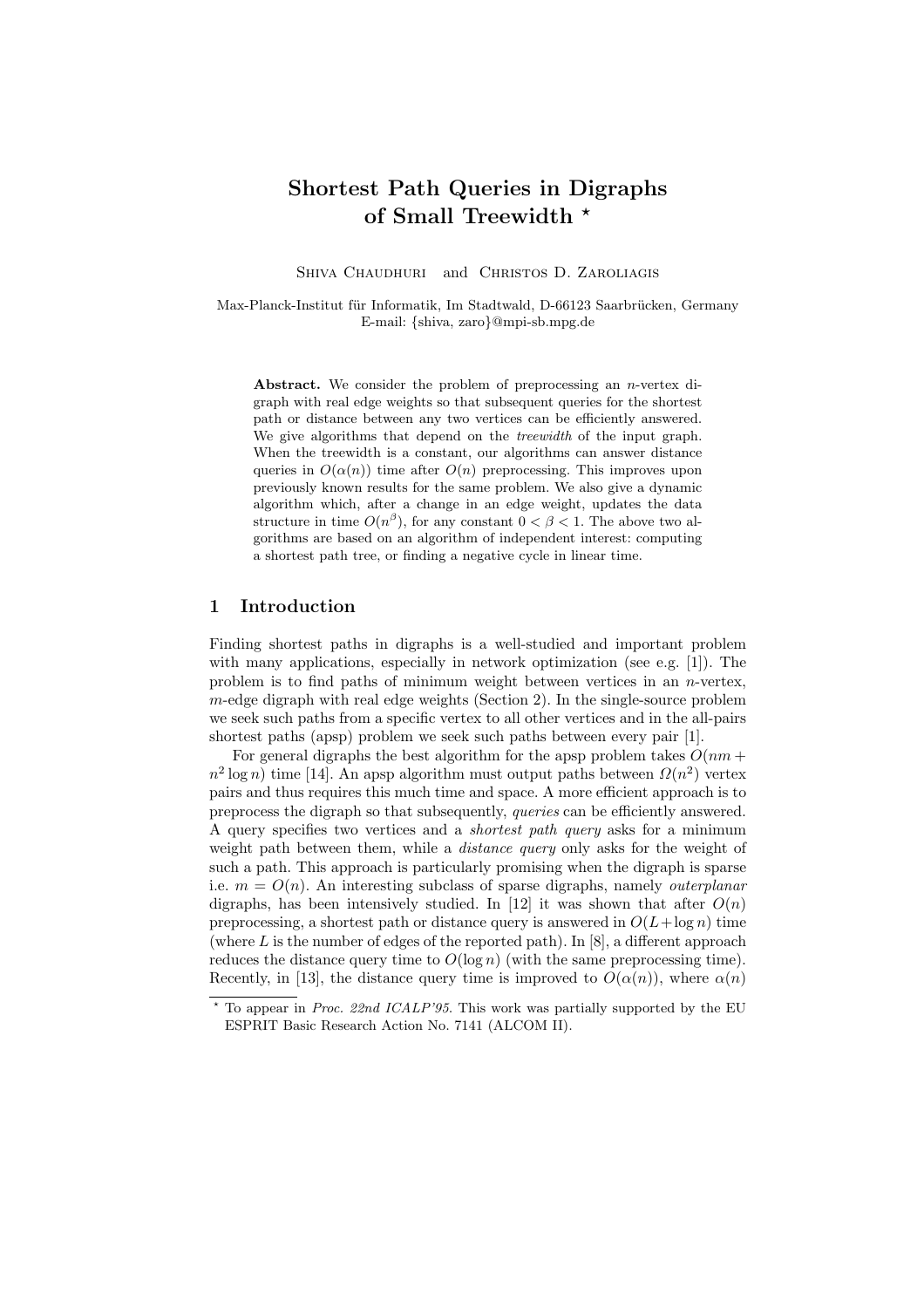is the inverse of (the well-known) Ackermann's function and is a very slowly growing function.

Another important subclass of sparse graphs is the class of graphs with bounded treewidth. The study of graphs using the treewidth as a parameter was pioneered by Robertson and Seymour [17] and continued by many others (see e.g. [3–5]). Roughly speaking, the treewidth of a graph  $G$  is a parameter which measures how close is the structure of  $G$  to a tree. (A formal definition is given in Section 2.) Graphs of treewidth  $t$  are also known as partial  $t$ -trees and have at most tn edges. In  $[6]$ , the same bounds as in  $[8]$  are achieved for the above problem on digraphs with treewidth at most 2. Classifying graphs based on treewidth is useful because diverse properties of graphs can be captured by a single parameter. For instance, the class of graphs of bounded treewidth includes series-parallel graphs, outerplanar graphs, graphs with bounded bandwidth and graphs with bounded cutwidth [3, 5]. Thus giving efficient algorithms parameterized by treewidth is an important step in the development of better algorithms for sparse graphs.

In this paper we consider the above problem for digraphs of small treewidth. Our main result is an algorithm that, for digraphs of constant treewidth, after  $O(n)$  preprocessing answers a distance query in  $O(\alpha(n))$  time and a shortest path query in  $O(L\alpha(n))$  time. This improves the results in [6, 8, 12, 13] in two ways: it improves the distance query time and applies to a larger class of graphs. The data structures in [12, 13] are not dynamic, while those in [6, 8] are dynamic. After a change in the weight of an edge, these data structures can be updated in  $O(\log n)$  time. We also give a dynamic data structure that does not achieve this update bound, but does achieve a sublinear one. In particular, we can perform updates in  $O(n^{\beta})$  time, for any constant  $0 < \beta < 1$ , maintaining the previous query times.

We actually show a trade-off between the preprocessing and query times which is parameterized by the treewidth of the graph and an integer  $1 \leq k \leq$  $\alpha(n)$ . Specifically, for a digraph of treewidth t and any integer  $1 \leq k \leq \alpha(n)$ , we give an algorithm that achieves distance (resp. shortest path) query time  $O(t^4k)$ (resp.  $O(t^4kL)$ ). The preprocessing bound required is  $O(t^4n \log n)$ , when  $k = 1$ ,  $O(t^4 n \log^* n)$ , when  $k = 2$ , and decreases rapidly to  $O(t^4 n)$  when  $k = \alpha(n)$ (Section 4). We note that graphs of treewidth t may have  $\Omega(tn)$  edges.

Concerning the single-source problem, most algorithms either construct a shortest path tree rooted at a given vertex, or find a negative weight cycle. Constructing a shortest path tree is often easier when the digraph has non-negative edge weights. For general digraphs with non-negative real edge weights the best algorithm takes  $O(m + n \log n)$  time [14] to construct the shortest path tree. If the digraph contains negative real edge weights, then one needs  $O(nm)$  time to either construct a shortest path tree, or find a negative weight cycle [1]. For outerplanar digraphs, in  $O(n)$  time, a shortest path tree can be constructed [8, 11], or a negative cycle can be found [15]. For planar digraphs with positive real edge weights, an  $O(n)$  time algorithm is given in [16]. With negative but integer weights, the same paper gives an  $O(n^{4/3} \log n)$  time algorithm which constructs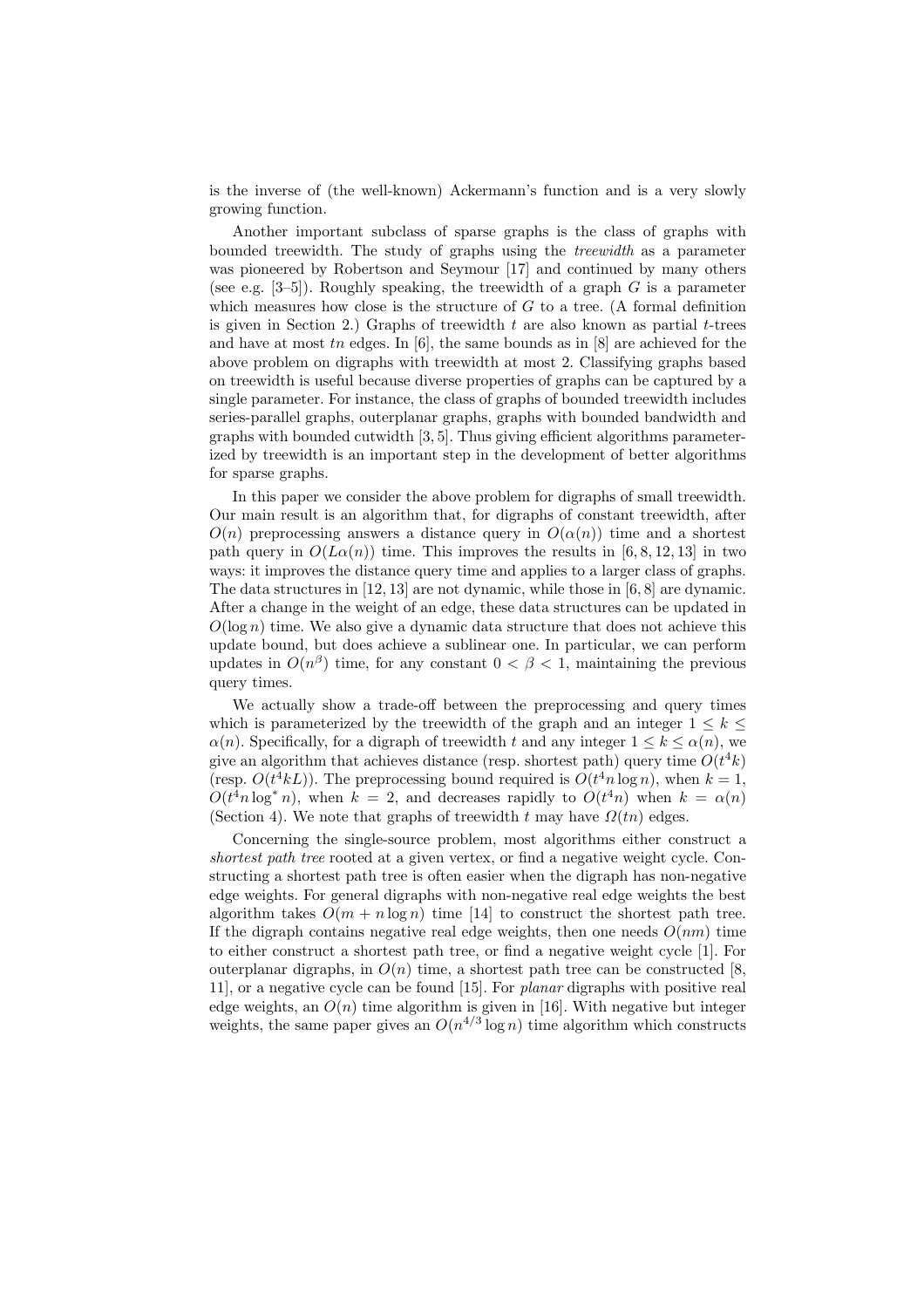a shortest path tree, or finds a negative cycle. In the case of negative real edge weights, the results for planar digraphs in  $[9, 10]$ , imply an algorithm that in  $O(n\sqrt{\log \log n})$  time either computes a shortest path tree, or decides that the graph contains a negative cycle. (We note that this algorithm does not find the cycle.) The best algorithm to construct a shortest path tree, or find a negative cycle in a planar digraph takes (in the worst case)  $O(n^{1.5} \log n)$  time [15].

We also give here an  $O(n)$  time algorithm that, for digraphs of constant treewidth, either constructs a shortest path tree or finds a negative cycle (Section 3). This generalizes the results in [15] for outerplanar digraphs. To the best of our knowledge, this is the most general class of graphs for which the complexity of computing a shortest path tree matches that of finding a negative cycle.

All of our algorithms start by computing a *tree-decomposition* of the input digraph G. The tree decomposition of a graph with constant treewidth can be computed in  $O(n)$  time [4]. The main idea behind our algorithms is the following. We define a certain value for each node of the tree-decomposition of  $G$ , and an associative operator on these values. We then show that the shortest path problem reduces to computing the product of these values along paths in the treedecomposition. Algorithms to compute the product of node values along paths in a tree are given in [2, 7]. Our preprocessing vs. query time trade-off arises from a similar trade-off in [2, 7]. The dynamization of our data structures is based on the above ideas and on a graph partitioning result which is of independent interest. Due to space limitations some proofs have been shortened or omitted.

### 2 Preliminaries

In this paper, we will be concerned with finding shortest paths or distances between vertices of a directed graph. Thus, we assume that we are given an *n-vertex weighted digraph* G, i.e. a digraph  $G = (V(G), E(G))$  and a weight function  $wt : E(G) \longrightarrow \mathbb{R}$ . We call  $wt(u, v)$  the weight of edge  $\langle u, v \rangle$ . The weight of a path in G is the sum of the weights of the edges on the path. For  $u, v \in V(G)$ , a shortest path in  $G$  from  $u$  to  $v$  is a path whose weight is minimum among all paths from u to v. The distance from u to v, written as  $\delta(u, v)$  or  $\delta_G(u, v)$ , is the weight of a shortest path from u to v in  $G$ . A cycle in  $G$  is a (simple) path starting and ending at the same vertex. If the weight of a cycle in  $G$  is less than zero, then we will say that  $G$  contains a *negative cycle*. It is well-known [1] that shortest paths exist in  $G$ , iff  $G$  does not contain a negative cycle.

For a subgraph H of G, and vertices  $x, y \in V(H)$ , we shall denote by  $\delta_H(x, y)$ the distance of a shortest path from  $x$  to  $y$  in  $H$ . A shortest path tree rooted at  $v \in V(G)$ , is a tree such that  $\forall w \in V(G)$ , the tree path from v to w is a shortest path in  $G$  from  $v$  to  $w$ .

Let G be a (directed or undirected) graph and let  $W \subseteq V(G)$ . Then by  $G[W]$  we shall denote the subgraph of G induced on W. Let  $V_1, V_2$  and S be disjoint subsets of  $V(G)$ . We say that S is a separator for  $V_1$  and  $V_2$ , or that S separates  $V_1$  from  $V_2$ , iff every path from a vertex in  $V_1$  (resp.  $V_2$ ) to a vertex in  $V_2$  (resp.  $V_1$ ) passes through a vertex in S. Let H be a subgraph of G. A cut-set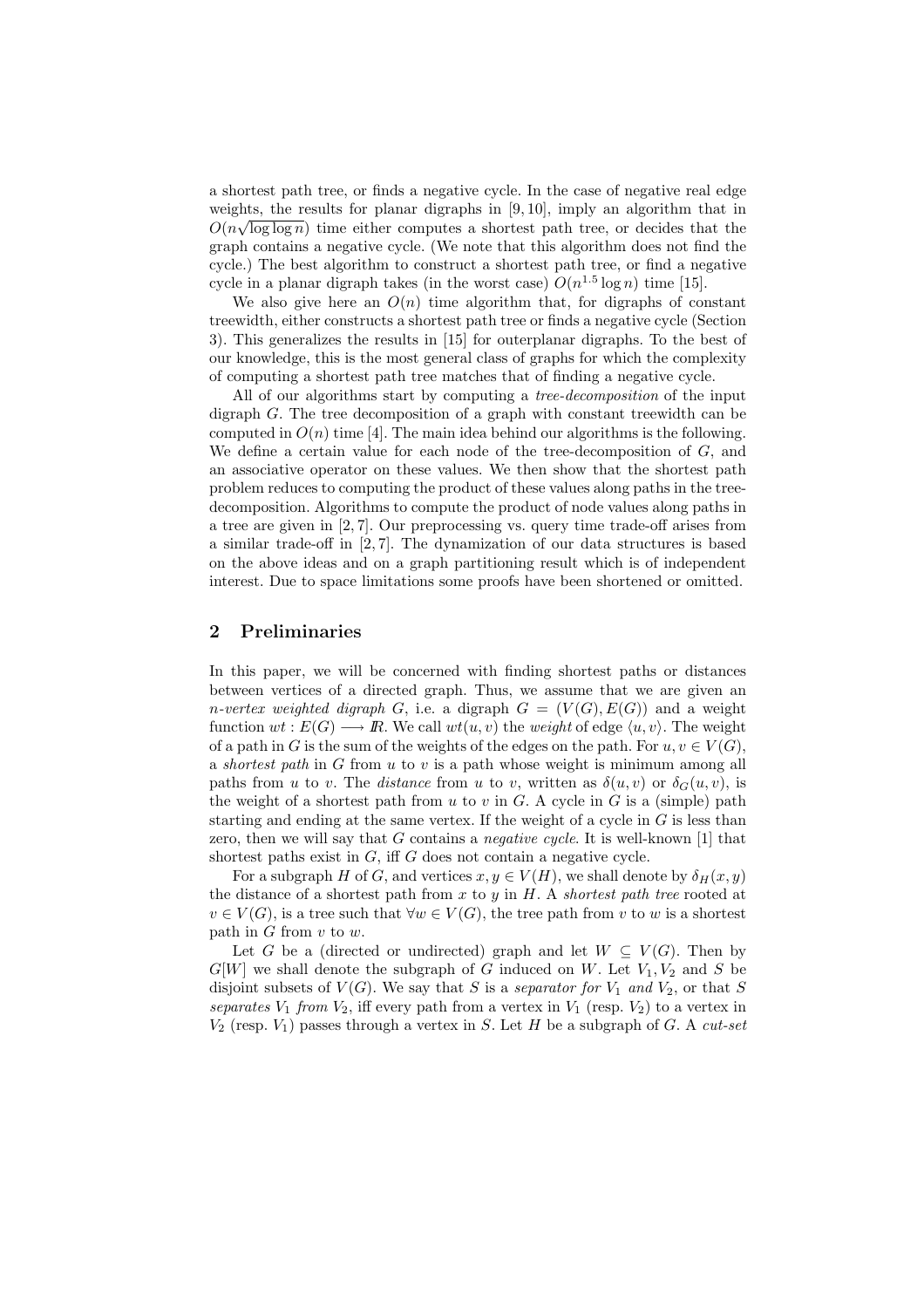for H is a set of vertices  $C(H) \subseteq V(H)$ , whose removal separates H from the rest of the graph.

**Definition 1.** Let H be a digraph, with  $V_1, V_2$  and U a partition of  $V(H)$  such that U is a separator for  $V_1$  and  $V_2$ . Let  $H_1$  and  $H_2$  be subgraphs of H such that  $V(H_1) = V_1 \cup U$ ,  $V(H_2) = V_2 \cup U$  and  $E(H_1) \cup E(H_2) = E(H)$ . We say that  $H_1'$  is a graph obtained by absorbing  $H_2$  into  $H_1$ , if  $H_1'$  is obtained from  $H_1$  by adding edges  $\langle u, v \rangle$ , with weight  $\delta_{H_2}(u, v)$  or  $\delta_H(u, v)$ , for each pair  $u, v \in U$ . (In case of multiple edges, retain the one with minimum weight.)

Absorbing preserves distances in a digraph, as the following lemma shows. This allows us to absorb the subgraph on one side of the separator and restrict our attention to the remaining subgraph, which maybe is smaller.

**Lemma 1.** Let  $H, H_1, H_2$  and  $H'_1$  be as in Definition 1. Then, for all  $x, y \in$  $V(H'_1), \, \delta_{H'_1}(x,y) = \delta_H(x,y).$ 

*Proof.* It is enough to show that  $\delta_H(x,y) \leq \delta_{H'_1}(x,y)$  and  $\delta_{H'_1}(x,y) \leq \delta_H(x,y)$ . Call an edge  $\langle u, v \rangle$  in  $H'_1$  an  $H_2$ -edge if it has weight  $\delta_{H_2}(u, v)$  and an H-edge if its weight is  $\delta_H(u, v)$ .

Case 1:  $\delta_H(x,y) \leq \delta_{H'_1}(x,y)$ . Consider a shortest path from x to y in  $H'_1$ . Construct a walk from  $x$  to  $y$  in  $H$  by replacing, in the above path from  $H'_1$ , all  $H_2$ -edges by a path in  $H_2$  of the same weight and all H-edges by a path in H of the same weight (both of which exist, by construction). Now this walk has weight  $\delta_{H'_1}(x,y)$  and a shortest path in  $H'_1$  from x to y cannot weight more.

Case 2:  $\delta_{H_1'}(x, y) \leq \delta_H(x, y)$ . Consider a shortest path from x to y in H. Find all maximal (w.r.t. the number of edges) subpaths that are contained in  $H_2$ . These paths must start and end in vertices in  $U$ . Let  $W$  be the weight of one such path  $(in H_2)$  from u to v,  $u, v \in U$ . Then  $H'_1$  has an edge  $\langle u, v \rangle$  with weight either  $\delta_{H_2}(u, v)$  or  $\delta_H(u, v)$ , both of which are at most W. Construct a path from x to y in  $H'_1$  by replacing each such subpath by the corresponding  $H_2$ -edge or H-edge in  $H'_1$ . The resulting path has weight at most  $\delta_H(x, y)$ .

A tree-decomposition of a (directed or undirected) graph G is a pair  $(X, T)$ where  $T = (V(T), E(T))$  is a tree and X is a family  $\{X_i | i \in V(T)\}\$  of subsets of  $V(G)$ , such that  $\bigcup_{i\in V(T)} X_i = V(G)$  and also the following conditions hold:

- (edge mapping)  $\forall (v, w) \in E(G)$ , there exists an  $i \in V(T)$  with  $v \in X_i$  and  $w \in X_i$ .
- (continuity)  $\forall i, j, k \in V(T)$ , if j lies on the path from i to k in T, then  $X_i \cap X_k \subseteq X_j$ , or equivalently:  $\forall v \in V(G)$ , the nodes  $\{i \in V(T)|v \in X_i\}$ induce a connected subtree of T.

The treewidth of a tree-decomposition is  $\max_{i \in V(T)} |X_i| - 1$ . The treewidth of  $G$  is the minimum treewidth over all possible tree-decompositions of  $G$ .

**Fact 1** [4] (a) For all constant  $t \in \mathbb{N}$ , there exists an  $O(n)$  time algorithm which tests whether a given n-vertex graph G has treewidth  $\leq t$  and if so, outputs a tree-decomposition  $(X, T)$  of G with treewidth  $\leq t$ , where  $|V(T)| = n - t$ .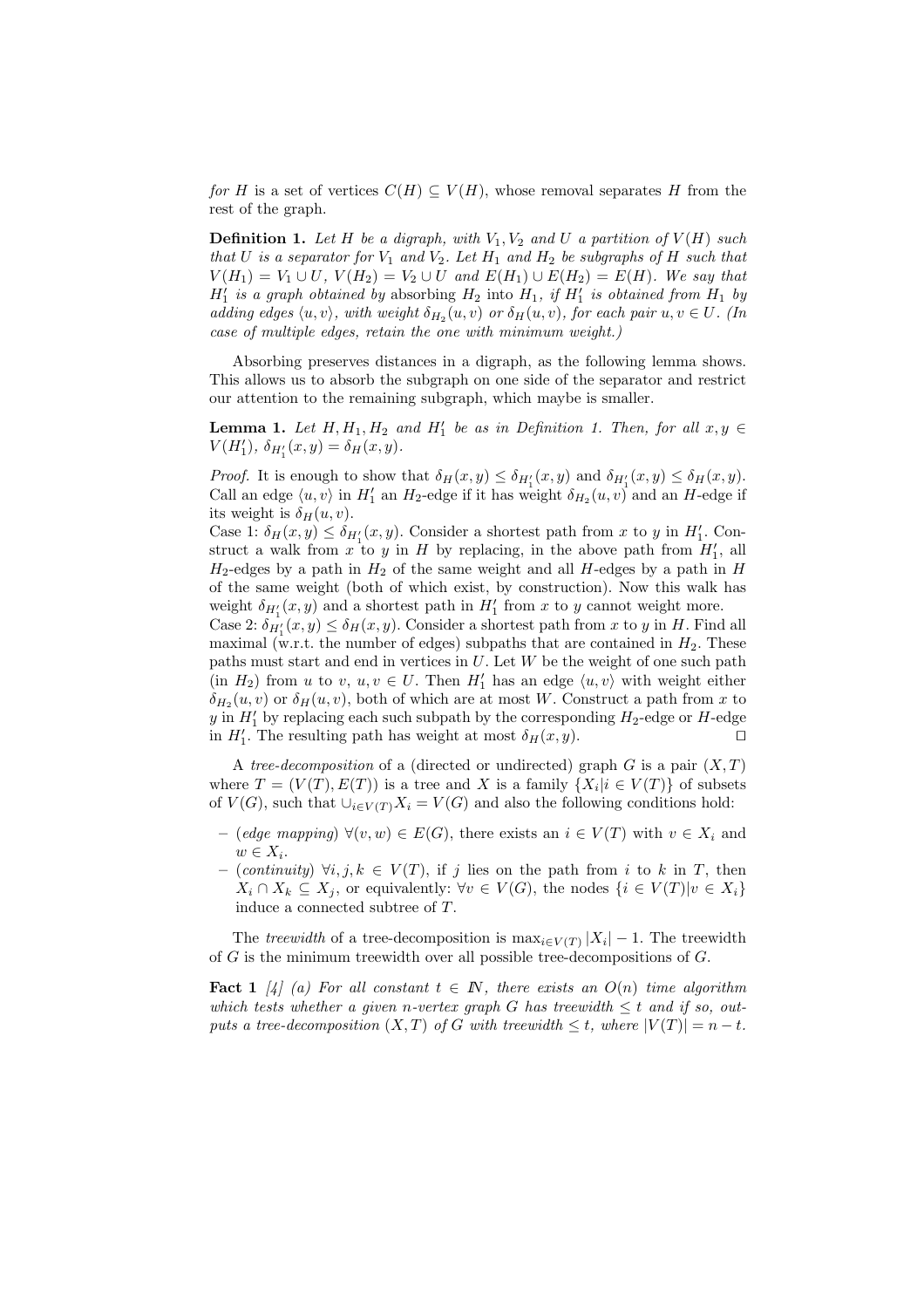(b) We can, in  $O(n)$  time, convert  $(X, T)$  into another tree-decomposition  $(X_b, T_b)$ of G with treewidth t, where  $T_b$  is a binary tree and  $|V(T_b)| \leq 2(n-t)$ .

Part (b) of the above fact follows by the usual binarization of an arbitrary tree. We will use this in Section 5. Given a tree-decomposition of  $G$ , we can quickly find separators in  $G$ , as the following proposition shows.

**Proposition 1.** [17] Let G be a graph and let  $(X, T)$  be its tree-decomposition. Also let  $e = (i, j) \in E(T)$  and let  $T_1$  and  $T_2$  be the two subtrees obtained by removing e from T. Then  $X_i \cap X_j$  separates  $\cup_{m \in V(T_1)} X_m$  from  $\cup_{m \in V(T_2)} X_m$ .

### 3 Constructing a shortest path tree

Call a tuple  $(a, b, c)$  a *distance tuple* if a, b are arbitrary symbols and  $c \in \mathbb{R}$ . For two distance tuples,  $(a_1, b_1, c_1), (a_2, b_2, c_2)$ , define their product  $(a_1, b_1, c_1) \otimes$  $(a_2, b_2, c_2) = (a_1, b_2, c_1 + c_2)$  if  $b_1 = a_2$  and as nonexistent otherwise.

For a set of distance tuples, M, define  $\min \{M\}$  to be the set  $\{(a, b, c)$ :  $(a, b, c) \in M$  and  $\forall (a', b', c') \in M$  if  $a' = a, b' = b$ , then  $c \leq c'$ , i.e. among all tuples with the same first and second components, minmap retains only the tuples with the smallest third component.

Let  $M_1$  and  $M_2$  be sets of distance tuples. Define the operator  $\circ$  by  $M_1 \circ M_2 =$ minmap(M), where  $M = \{x \otimes y : x \in M_1, y \in M_2\}$ . It is not difficult to show that  $\circ$  is an associative operator.

Let  $G$  be a digraph with real edge weights. Note that in the above definition, if  $M_1$  and  $M_2$  have tuples of the form  $(a, b, x)$  where  $a, b \in V(G)$  and x is the weight of a path from a to b, then  $M_1 \circ M_2$  computes tuples  $(a, b, y)$  where y is the (shortest) distance from a to b using only the paths represented in  $M_1$  and  $M<sub>2</sub>$ .

For  $X, Y \subseteq V(G)$ , not necessarily distinct, define  $P(X, Y) = \{(a, b, \delta_G(a, b))$ :  $a \in X, b \in Y$ . We will write  $S(X)$  for  $P(X, X)$ . (By definition,  $S(X)$  contains tuples  $(x, x, 0)$ ,  $\forall x \in X$ .)

**Definition 2.** Let G be an n-vertex weighted digraph without negative cycles and let  $(X, T)$  be a tree decomposition of G, with treewidth t. Then, for  $i \in V(T)$ , we define  $\gamma(i) = S(X_i)$ .

The following lemma shows that we can compute  $\delta(a, b)$  by computing the product of the  $\gamma$  values on the path in T between nodes i and j such that  $a \in X_i$ and  $b \in X_j$ .

**Lemma 2.** Let G,  $(X, T)$  and  $\gamma(i)$ , for  $i \in V(T)$ , be as in Definition 2. Let  $v_1, \ldots, v_p$  be a path in T. Then  $\gamma(v_1) \circ \ldots \circ \gamma(v_p) = P(X_{v_1}, X_{v_p}).$ 

*Proof.* It is not hard to show, from the definitions of  $P(X, Y)$  and of  $\circ$ , that  $P(X, Y) \circ P(Z, W) = \{(x, w, d) : x \in X, w \in W, d \text{ is the weight of the shortest }\}$ x to w path that includes a vertex in  $Y \cap Z$  (this vertex may be x or w).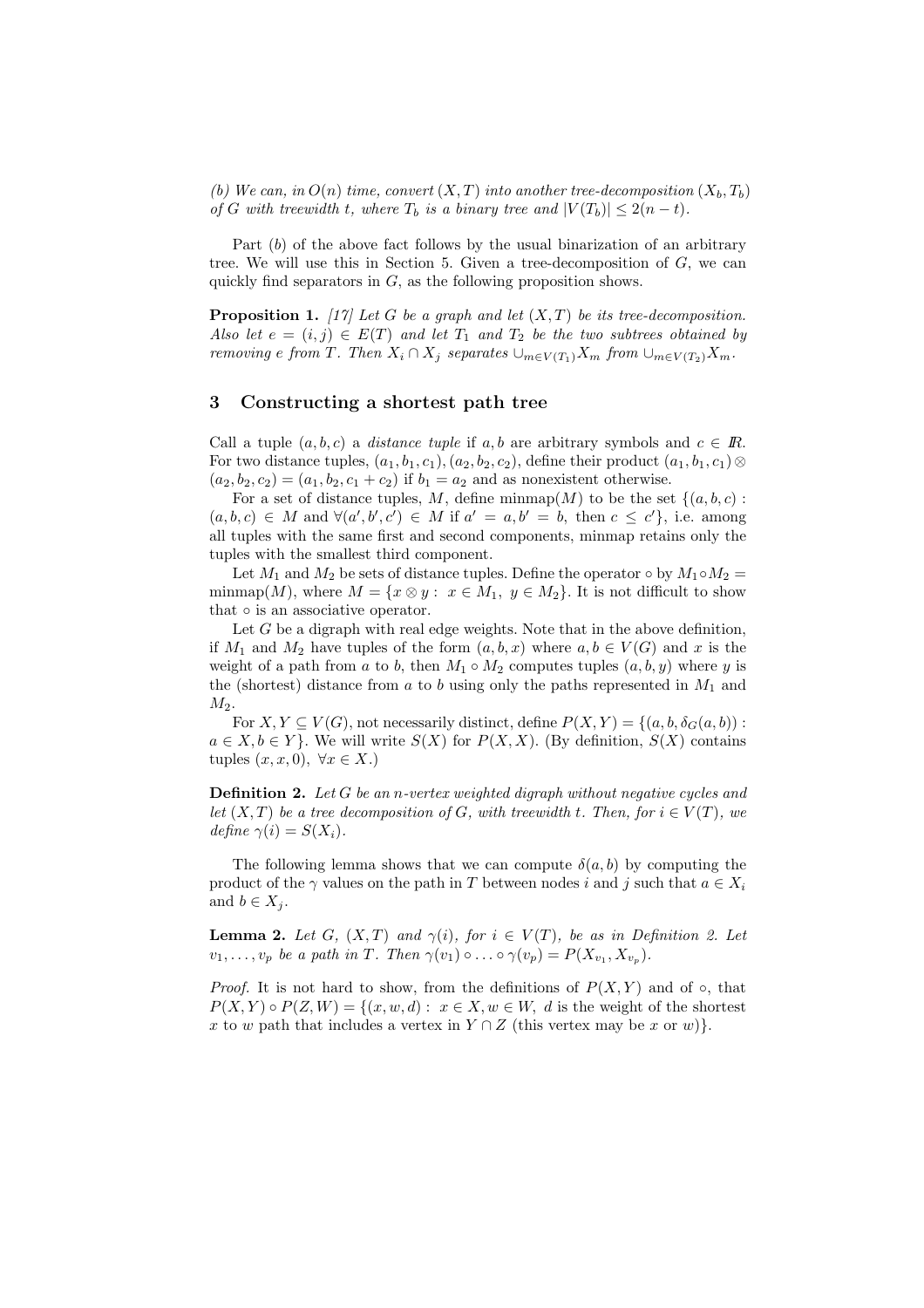We prove the lemma by induction on p. If  $p = 1$ , then the lemma holds by the definition of  $\gamma(v_1)$ . If  $p > 1$ , then by the inductive hypothesis,  $\gamma(v_1)$   $\circ$ ...  $\circ \gamma(v_{p-1}) = P(X_{v_1}, X_{v_{p-1}})$ . By definition,  $\gamma(v_p) = S(X_{v_p})$ . By Proposition 1, all paths from a vertex in  $X_{v_1}$  to a vertex in  $X_{v_p}$  include a vertex from  $X_{v_{p-1}} \cap X_{v_p}$ . Hence, by the characterization above,  $P(X_{v_1}, X_{v_{p-1}}) \circ S(X_{v_p}) =$  $\{(x, y, \delta_G(x, y)) : x \in X_{v_1}, y \in X_{v_p}\}=P(X_{v_1}, X_{v_p})$ ).  $\qquad \qquad \Box$ 

The following lemma shows that we can efficiently compute the  $\gamma$  values for each node of a tree-decomposition. The algorithm repeatedly shrinks the tree, by absorbing the subgraphs corresponding to leaves. When the tree is reduced to a single node, the algorithm computes  $\gamma$  using brute force, for this node, since the distances are preserved during absorption. Then, it reverses the shrinking process and expands the tree, using the  $\gamma$  values already computed to compute  $\gamma$  values for the newly expanded nodes.

**Lemma 3.** Let G be an n-vertex weighted digraph and let  $(X, T)$  be the tree decomposition of G, of treewidth t. For each pair u, v such that  $u, v \in X_i$  for some  $i \in V(T)$ , let  $Dist(u, v) = \delta(u, v)$  and  $Int(u, v) = x$  where x is some intermediate vertex on a shortest path from u to v. (If  $wt(u, v) = \delta(u, v)$ , then  $Int(u, v) = null$ .) Then in  $O(t<sup>4</sup>n)$  time, we can either find a negative cycle in G, or compute the values  $Dist(u, v)$  and  $Int(u, v)$  for each such pair  $u, v$ .

*Proof.* Initially all the values  $Dist(u, v)$  are set to  $\infty$  and  $Int(u, v)$  to null. We give an inductive algorithm.

We use induction on  $|V(T)|$ . Choose a leaf, l, of T. Run the Bellman-Ford algorithm on  $G[X_l]$  in time  $O(t^4)$ . If  $G[X_l]$  contains a negative cycle, it will be found, so henceforth assume that  $G[X_l]$  does not contain a negative cycle. Update the values for pairs  $u, v \in X_l$  as follows: if the weight of the shortest path found is less than the current value of  $Dist(u, v)$ , then set  $Dist(u, v)$  to the new value and  $Int(u, v)$  to any intermediate vertex on the shortest path found. If  $wt(u, v)$  is equal to the weight of the shortest path found, then set  $Int(u, v)$  = null.

If  $|V(T)| = 1$ , we are done. Otherwise remove l from T and call the resulting tree T'. Let  $V' = \bigcup_{i \in V(T')} X_i$  and construct G' by absorbing  $G[X_l]$  into  $G[V']$ , where the weight of each added edge  $\langle u, v \rangle$  is  $\delta_{G[X_l]}(u, v)$ . Then, for any vertices  $u, v \in V'$ ,  $\delta_{G'}(u, v) = \delta_{G}(u, v)$ , by Lemma 1. In particular, if G contains a negative cycle, so does  $G'$ . Note that  $(X - X_l, T')$  is a tree-decomposition for  $G'$ . Inductively run the algorithm on  $G'$ . If a negative cycle is found in  $G'$ , then a negative cycle in  $G$  can be found by replacing any edges added during the absorption by their corresponding paths in  $G[X_l]$ . Hence, we may assume that  $G'$  does not contain a negative cycle.

For  $a, b \in V'$ ,  $Dist(a, b) = \delta_{G'}(a, b) = \delta_G(a, b)$ , as desired. If  $Int(a, b) = x \neq 0$ null, then x is an intermediate vertex on a shortest  $a$  to  $b$  path in  $G'$  and hence also in G, as desired. If  $Int(a, b) = \text{null}$ , then  $\langle a, b \rangle$  is a shortest path in G'. If  $wt(a, b) > Dist(a, b)$ , then this edge must have been added during the absorption. Correct the value  $Int(a, b)$  by setting it to some intermediate vertex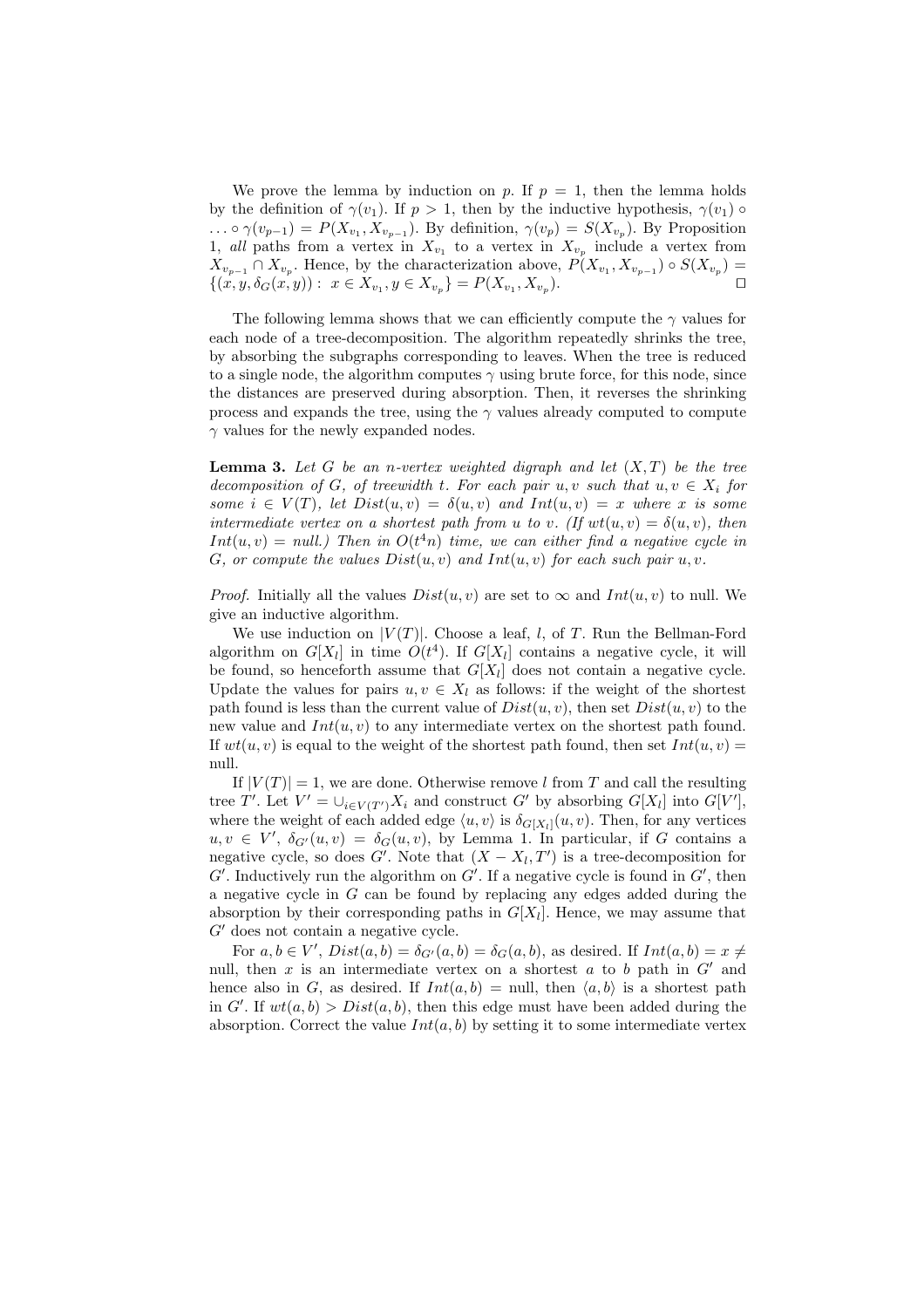on the corresponding a to b shortest path found in  $G[X_l]$ . After this, all Int values are correct for  $a, b \in V'$ .

Construct a digraph  $G''$  by absorbing  $G[V']$  into  $G[X_l]$ , with each added edge  $\langle u, v \rangle$  having weight  $\delta_G(u, v)$ . By Lemma 1,  $\delta_{G''}(x, y) = \delta_G(x, y), \forall x, y \in X_l$ . Run the Bellman-Ford algorithm on  $G''$  to recompute all pairs shortest paths. Update the values  $Dist(a, b)$  and  $Int(a, b)$  for  $a, b \in X_l$  as before.

For  $a, b \in X_l$ ,  $Dist(a, b) = \delta_{G''}(a, b) = \delta_G(a, b)$  as desired. For  $a, b \in V' \cap X_l$ , Int(a, b) is not changed since  $Dist(a, b)$  is already  $\delta_G(a, b)$ . If either a or b does not belong to  $V' \cap X_l$ ,  $Int(a, b) =$  an intermediate vertex on a shortest path in  $G''$  and hence in G, or  $Int(a, b) = \text{null}$  in which case  $wt(a, b) = \delta_G(a, b)$ . Thus, the values computed are correct for all pairs  $a, b$  which completes the induction. The time analysis follows easily.  $\Box$ 

Therefore, we can assume in the following that G does not contain a negative cycle. We will now briefly describe how a shortest path tree, rooted at a given vertex s, is computed. Perform a DFS of T starting at vertex i, where  $s \in X_i$ , storing at each vertex  $j \in V(T)$  the product of the  $\gamma$  values on the path from i to j. Let  $y \in V(G)$  and let  $j \in V(T)$  such that  $y \in X_i$ . By Lemma 2, the value stored at vertex j during the DFS, is  $P(X_i, X_j)$  which contains the tuple  $(s, y, \delta(s, y))$ . This implies that for each  $y \in V(G)$ , we have the distance  $\delta(s, y)$ . Having the distances, we construct the actual tree by performing a kind of BFS  $(\text{starting at } s)$  in G based on these distances. Hence, we conclude:

**Theorem 1.** Let G and  $(X, T)$  be as in Definition 2. Let  $s \in V(G)$ . In  $O(t<sup>4</sup>n)$ time we can compute a shortest path tree rooted at s.

#### 4 Shortest path and distance queries

For a function f let  $f^{(1)}(n) = f(n);$   $f^{(i)}(n) = f(f^{(i-1)}(n)),$   $i > 1$ . Define  $I_0(n) = \lceil \frac{n}{2} \rceil$  and  $I_k(n) = \min\{j \mid I_{k-1}^{(j)}\}$  $\{k-1}(n) \leq 1\},\; k \geq 1.$  The functions  $I_k(n)$ decrease rapidly as k increases; note, for example, that  $I_1(n) = \lceil \log n \rceil$  and  $I_2(n) = \log^* n$ . Finally, define  $\alpha(n) = \min\{j \mid I_j(n) \leq j\}$ . The following theorem was proved in [2, 7].

**Theorem 2.** Let  $\bullet$  be an associative operator defined on a set S, such that for  $q, r \in S$ ,  $q \bullet r$  can be computed in  $O(m)$  time. Let T be a tree with n nodes such that each node is labelled with an element from S. Then: (i) for each  $k > 1$ , after  $O(mnI_k(n))$  preprocessing, the composition of labels along any path in the tree can be computed in  $O(mk)$  time; and (ii) after  $O(mn)$  preprocessing, the composition of labels along any path in the tree can be computed in  $O(m\alpha(n))$ time.

We use this in the proof of the following.

**Theorem 3.** For any integer t and any  $k > 1$ , let G be an n-vertex weighted digraph of treewidth at most t, whose tree-decomposition can be found in  $T(n,t)$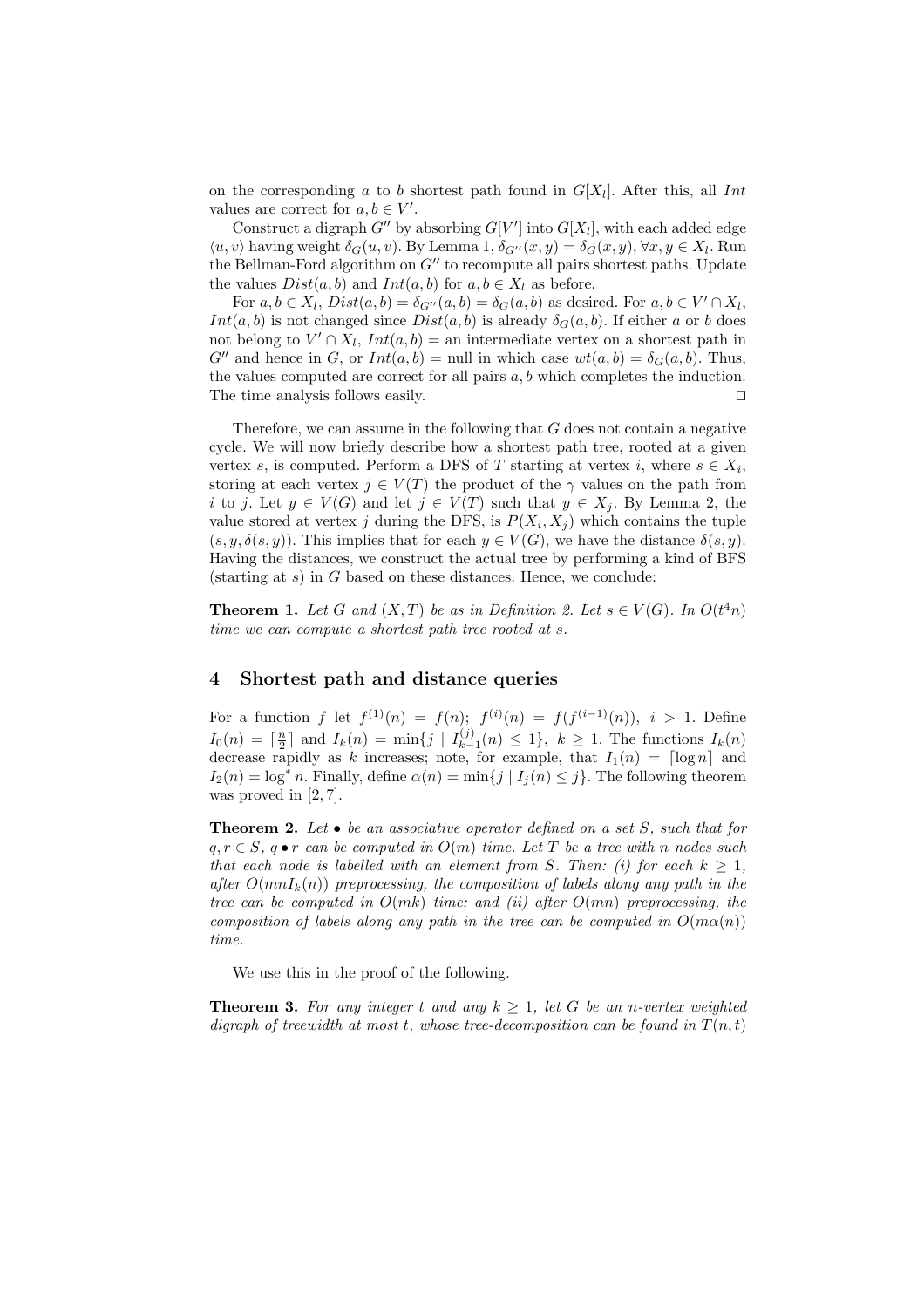time. Then, the following hold: (i) After  $O(t^4 n I_k(n) + T(n,t))$  time and space preprocessing, distance queries in G can be answered in time  $O(t^4k)$ . (ii) After  $O(t<sup>4</sup>n + T(n,t))$  time and space preprocessing, distance queries in G can be answered in time  $O(t^4\alpha(n))$ .

*Proof.* First, we compute the tree-decomposition  $(X, T)$  of G. By Lemma 3, we compute values  $Dist(u, v)$  for u, v such that  $u, v \in X_i$  for some  $i \in V(T)$ . From these values, we can easily compute  $\gamma(i)$ ,  $\forall i \in V(T)$ . By Theorem 2 we preprocess T so that product queries on  $\gamma$  can be answered. Given a query,  $u, v \in V(G)$ , let i, j be vertices of T such that  $u \in X_i$  and  $v \in X_i$ . We ask for the product of the  $\gamma$  values on the path between i and j. By Lemma 2, the answer to this query contains the information about  $\delta(u, v)$ . The bounds follow easily by the ones given in Theorem 2 and by the fact that the composition of any two  $\gamma$  values can be computed in  $O(t^4)$  time.

**Theorem 4.** For any integer t and any  $k \geq 1$ , let G be an n-vertex weighted digraph of treewidth at most t, whose tree-decomposition can be found in  $T(n,t)$ time. Then, the following hold: (i) After  $O(t^4 n I_k(n) + T(n, t))$  preprocessing, we can answer shortest path queries in G in time  $O(t^5kL)$ , where L is the length of the reported path. (ii) After  $O(t^{4}n + T(n,t))$  preprocessing, we can answer shortest path queries in G in time  $O(t^5\alpha(n)L)$ , where L is the length of the reported path.

*Proof.* We first compute a tree decomposition  $(X, T)$  of G. In the preprocessing phase, we compute the following data structures. Using Lemma 3, we compute the values  $Dist(u, v)$  and  $Int(u, v)$ , for all pairs  $u, v \in X_i$ , for some  $i \in V(T)$ . From the Dist values, we compute  $\gamma(i)$ ,  $\forall i \in V(T)$ . We use Theorem 3 to compute a data structure in  $O(t^4 n I_k(n))$  (or in  $O(t^4 n)$ ) time so that distance queries can be answered in time  $O(t^4k)$  (or  $O(t^4\alpha(n))$ ). Root the tree T arbitrarily. Define, for each vertex  $v \in V(G)$ ,  $h(v)$  to be the tree node i such that  $v \in X_i$ and i is the closest such node to the root of the tree. Preprocess T so that  $h(v)$ can be found in constant time. Such a preprocessing can easily be done with, say, a DFS of  $T$ . Further, preprocess  $T$  so that lowest common ancestor (LCA) queries can be answered in constant time. Clearly, the time for the preprocessing is dominated by the time required by Theorem 3.

Let the query be for the shortest path between  $u$  and  $v$ . We first show that it is sufficient to consider the case when  $h(u)$  is a descendant of  $h(v)$  in T, or vice versa. Suppose  $h(u)$  and  $h(v)$  are not descendants of each other. Then let i be the LCA of the two. By Proposition 1, a shortest path from  $u$  to v passes through some vertex  $z \neq u, v$  in  $X_i$ , and  $\delta(u, v) = \delta(u, z) + \delta(z, v)$ . By  $O(t)$ queries, we can find this vertex  $z$  and then find the shortest paths from  $u$  to  $z$ and from z to v, and  $h(u)$  and  $h(v)$  are both descendants of  $h(z)$ .

Therefore, assume  $h(u)$  is a descendant of  $h(v)$ . (A similar argument holds when  $h(v)$  is a descendant of  $h(u)$ .) The query algorithm first checks if u and v both belong to  $X_i$ , for some  $i \in V(T)$ . In particular, if there exists such an  $X_i$ , then u and v appear together in  $X_{h(u)}$ . If they do, then, if  $Int(u, v) = \text{null}$ , the algorithm returns the edge  $\langle u, v \rangle$ . If  $Int(u, v) = x \neq \text{null}$ , the algorithm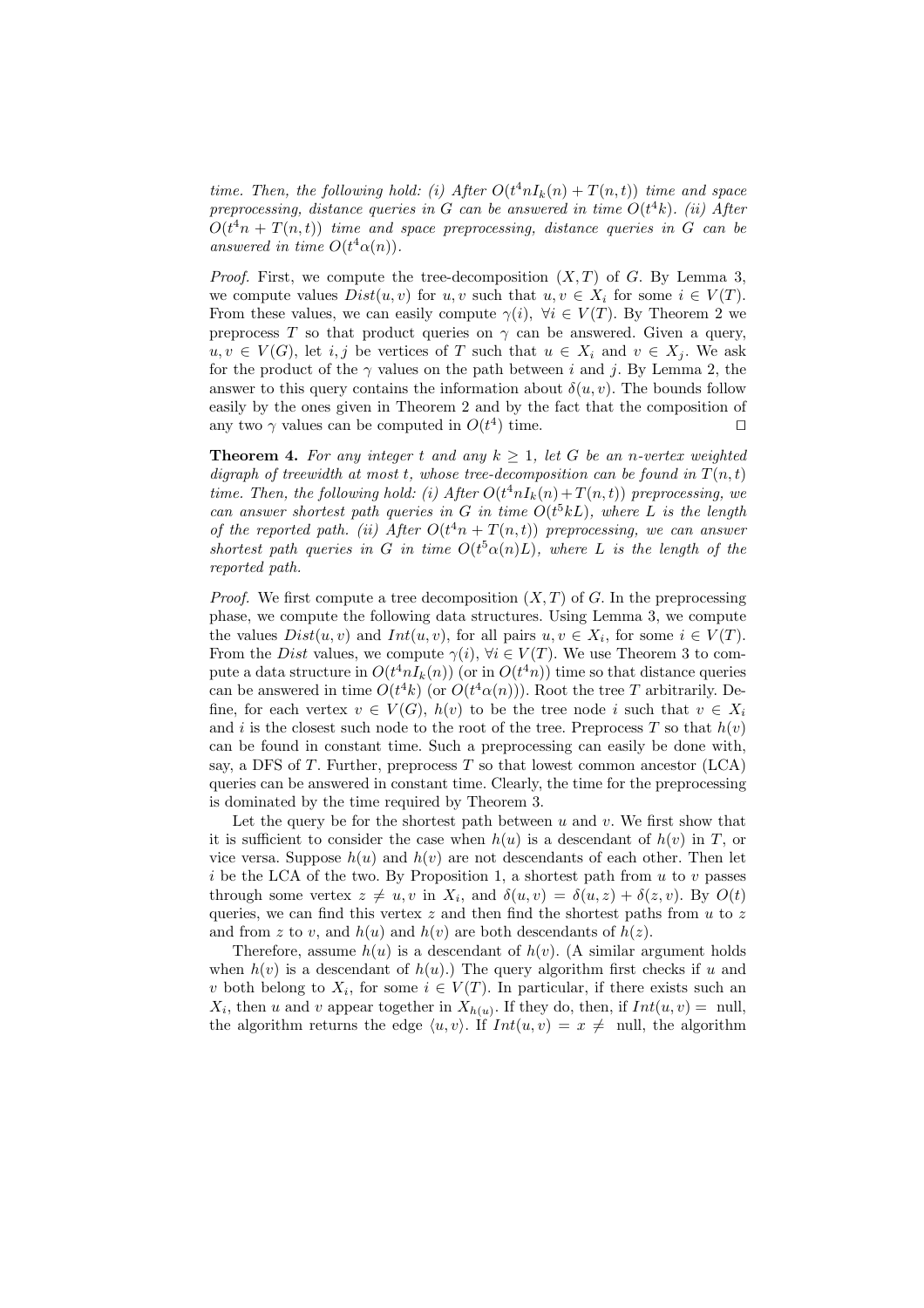recursively queries for the shortest paths from  $u$  to  $x$  and from  $x$  to  $v$ , and returns the concatenation of these two paths. Therefore, assume that  $u$  and  $v$ do not appear together in any  $X_i$ . Let p be the parent of  $h(u)$  in T. Then, by Proposition 1, there exists a vertex  $z \in X_p$  such that a shortest path from u to v passes through z, hence,  $\delta(u, v) = \delta(u, z) + \delta(z, v)$ . (Note that z may be v.) This vertex can be found with  $O(t)$  distance queries. The algorithm recursively queries for the shortest paths from  $u$  to  $z$  and from  $z$  to  $v$ , and returns the concatenation of these two paths.

A simple induction shows that the query algorithm returns a path in  $O(t^5 kL)$ (or  $O(t^5\alpha(n)L)$ ) time, where L is the number of edges of the reported path.  $\square$ 

Hence, the results claimed in the Introduction, for digraphs of constant treewidth, are now immediate from Fact 1 and Theorems 3 and 4.

## 5 Dynamization

In this section we shall give our dynamic data structures and algorithms. The following lemma about graph partitions plays a key role. (The proof is omitted for lack of space.)

**Lemma 4.** Given an n-vertex digraph  $G$ , a binary tree-decomposition of  $G$  of treewidth t and a positive integer  $1 \leq m \leq n$ , we can, in  $O(t^2n)$  time, divide G into  $q \leq 16n/m$  subgraphs  $H_1, \ldots, H_q$ , and construct another subgraph H' such that: (i)  $H_i$  has at most tm vertices and a cut-set  $C(H_i)$  of size at most  $3t$ ; (ii) H<sup>t</sup> is the induced subgraph on vertices  $\cup_{i=1}^q C(H_i)$ , augmented with edges  $\langle x, y \rangle$ ,  $x, y \in C(H_i)$  for each  $1 \leq i \leq q$ ; and (iii) we have a binary tree decomposition of treewidth t for each  $H_i$  and a binary tree decomposition for  $H'$  of treewidth 3t.

Our dynamic algorithm works as follows. Using the above Lemma, it divides the digraph into subgraphs with disjoint edge sets and small cut-sets, and constructs another (smaller) digraph – the reduced digraph – by absorbing each subgraph. The sizes of the subgraphs are chosen so that the subgraphs and the subgraph. The sizes of the subgraphs are chosen so that the subgraphs and the reduced digraph both have size roughly  $\sqrt{n}$ . The algorithm then constructs a query data structure for each subgraph and for the reduced digraph. Queries can be efficiently answered by querying these data structures. Since the edge sets are disjoint, a change in the weight of an edge affects the data structure for only one subgraph. Then the data structure of this subgraph is updated. This may result in new distances between vertices in its cut-set, which appear in the reduced digraph as changes in the weights of edges between these cut-set vertices. Since the cut-set is small, the weights of only a few edges in the reduced digraph change. The data structure for the reduced digraph is updated to reflect these changes. Thus an update in the original digraph is accomplished by a small number of Thus an update in the original digraph is accomplished by a small number of updates in subgraphs of size  $\sqrt{n}$ . This idea is recursively applied below to further reduce the update time.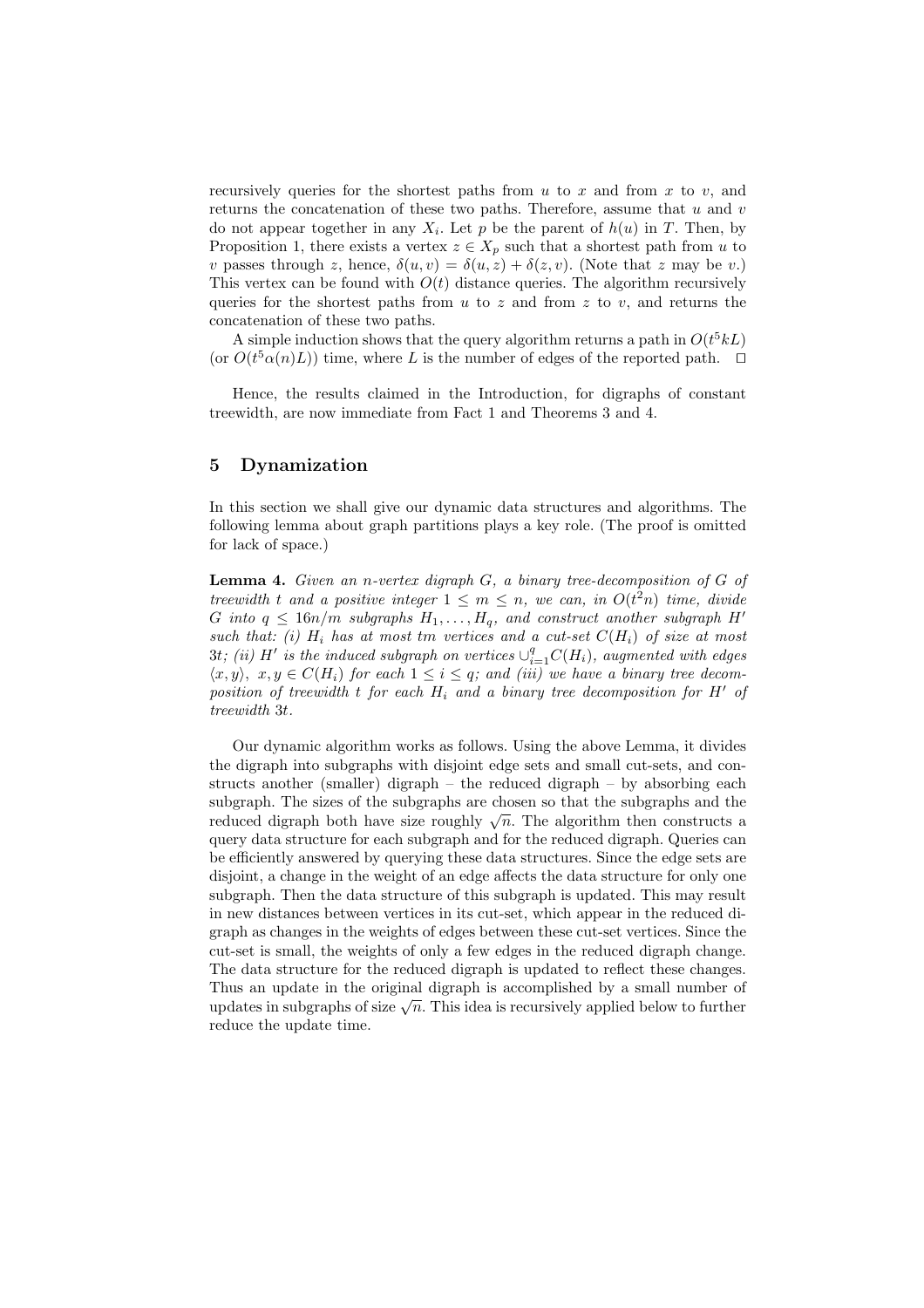Let  $Dyn(G, P, U, Q)$  be a dynamic data structure for a digraph G, where  $O(P)$  is the preprocessing time and space to be set up,  $O(Q)$  is the time to answer a distance query and  $O(U)$  is the time to update it after the modification of an edge-weight.

**Theorem 5.** For all positive integers  $t, r$ , given an n-vertex weighted digraph G, and a binary tree-decomposition of G of treewidth t, we can construct the following dynamic data structures: (i)  $Dyn(G, c^r t^3n, c^{2r} t^2n^{(1/2)^{r-1}}, c^{2r} t^2\alpha(n));$ and (ii)  $Dyn(G, c^rt^3nI_k(n), c^{2rt^2n^{(1/2)^{r-1}}}, c^{2rt^2k}),$  where  $c = 3^{r+2}t$ .

Proof. We shall prove part (i). Part (ii) can be proved similarly. We use induction on r. For  $r = 1$ , the basis is given by the static data structure of Theorem 3, with updates implemented by simply recomputing the data structure.

We use the notation  $D(G, n, r, t)$  for  $Dyn(G, c<sup>r</sup>t<sup>3</sup>n, c<sup>2r</sup>t<sup>2</sup>n<sup>(1/2)<sup>r-1</sup></sup>, c<sup>2r</sup>t<sup>2</sup>α(n)).$ Assume that the theorem holds for any  $r' < r$ . We show how to construct  $D(G, n, r, t).$ 

Use Lemma 4 (with parameter  $m = 8\sqrt{n}$ ) to divide G into subgraphs  $H_1, \ldots, H_q$ ,  $q \leq 2\sqrt{n}$ , each with at most  $8t\sqrt{n}$  vertices and construct H' which has at most  $q \leq 2\sqrt{n}$ , each with at most  $\partial \sqrt{n}$  vertices and construct H with all edges  $(3t)2\sqrt{n}$  vertices. Define  $G_i$  to be  $H_i$  with all edges joining pairs of vertices in its cut-set deleted. Define G' to be H' with edges  $\langle x, y \rangle$  weighted  $\delta_{G_i}(x, y)$ for each pair  $x, y \in C(G_i)$ ,  $1 \leq i \leq q$ . Replace multiple edges by the edge of minimum weight. Note that  $G'$  is exactly the graph obtained by absorbing  $G_1, G_2, \ldots, G_q$  into the rest of the graph. By Lemma 1, it follows that  $\delta_{G'}(x,y) = \delta_G(x,y), \ \forall x, y \in V(G').$ 

Let  $u \in V(G_i)$ ,  $v \in V(G_i) - V(G_i)$ . Then, any path from u to v must pass through a vertex in each of the cut-sets of  $G_i$  and  $G_j$ . Then we have  $\delta_G(u, v)$  =  $\min\{\delta_{G_i}(u,x)+\delta_{G'}(x,y)+\delta_{G_j}(y,v): x \in C(G_i), y \in C(G_j)\}.$  Similarly, for  $u, v \in V(G_i)$ , we have  $\delta_G(u, v) = \min{\{\delta_{G_i}(u, v), \min{\{\delta_{G_i}(u, x) + \delta_{G'}(x, y) + \delta_{G'}(x, y)\}}\}}$  $\delta_{G_i}(y, v) : x, y \in C(G_i) \}$ . If we are able to make queries of the form  $\delta_{G_i}(x, y)$ and  $\delta_{G'}(x, y)$ , the above directly yields a query algorithm for any pair of vertices  $x, y.$ 

Write  $n_i$  for  $|V(G_i)|$  and n' for  $|V(G')|$ . Note that Lemma 4 also gives us a tree-decomposition of treewidth  $t$  for each subgraph  $G_i$ , and a tree-decomposition of treewidth 3t for G'. Thus we can inductively construct  $D(G_i, n_i, r-1, t)$  for each  $1 \leq i \leq q$ , which enables us to answer queries of the form  $\delta_{G_i}(x, y)$ , and  $D(G', n', r-1, 3t)$  which enables us to answer queries of the form  $\delta_{G'}(x, y)$ . The data structure  $D(G, n, r, t)$  is the union of the above data structures.

The update procedure is the following: note that  $E(G_i) \cap E(G_j) = \emptyset$ ,  $i \neq j$ and  $E(G_i) \cap E(G') = \emptyset$ , i.e. each edge of G belongs to exactly one of the  $G_i$ 's or to  $G'$ . Suppose the cost of an edge belonging to  $G_i$  is changed. Then, we update the data structure for  $G_i$ . This may result in new values for  $\delta_{G_i}(x, y)$ ,  $x, y \in C(G_i)$ . We query the updated data structure for  $\delta_{G_i}(x, y)$ ,  $x, y \in C(G_i)$  and change the weights of the corresponding edges of  $G'$ , updating the data structure for  $G'$  after each change. That the procedure is correct follows from the fact that changing the cost of an edge in  $G_i$  does not change  $\delta_{G_j}(x,y)$ ,  $x, y \in C(G_j)$ when  $j \neq i$ . Thus, after we change, in G', the cost of edges  $\langle x, y \rangle$ ,  $x, y \in C(G_i)$ ,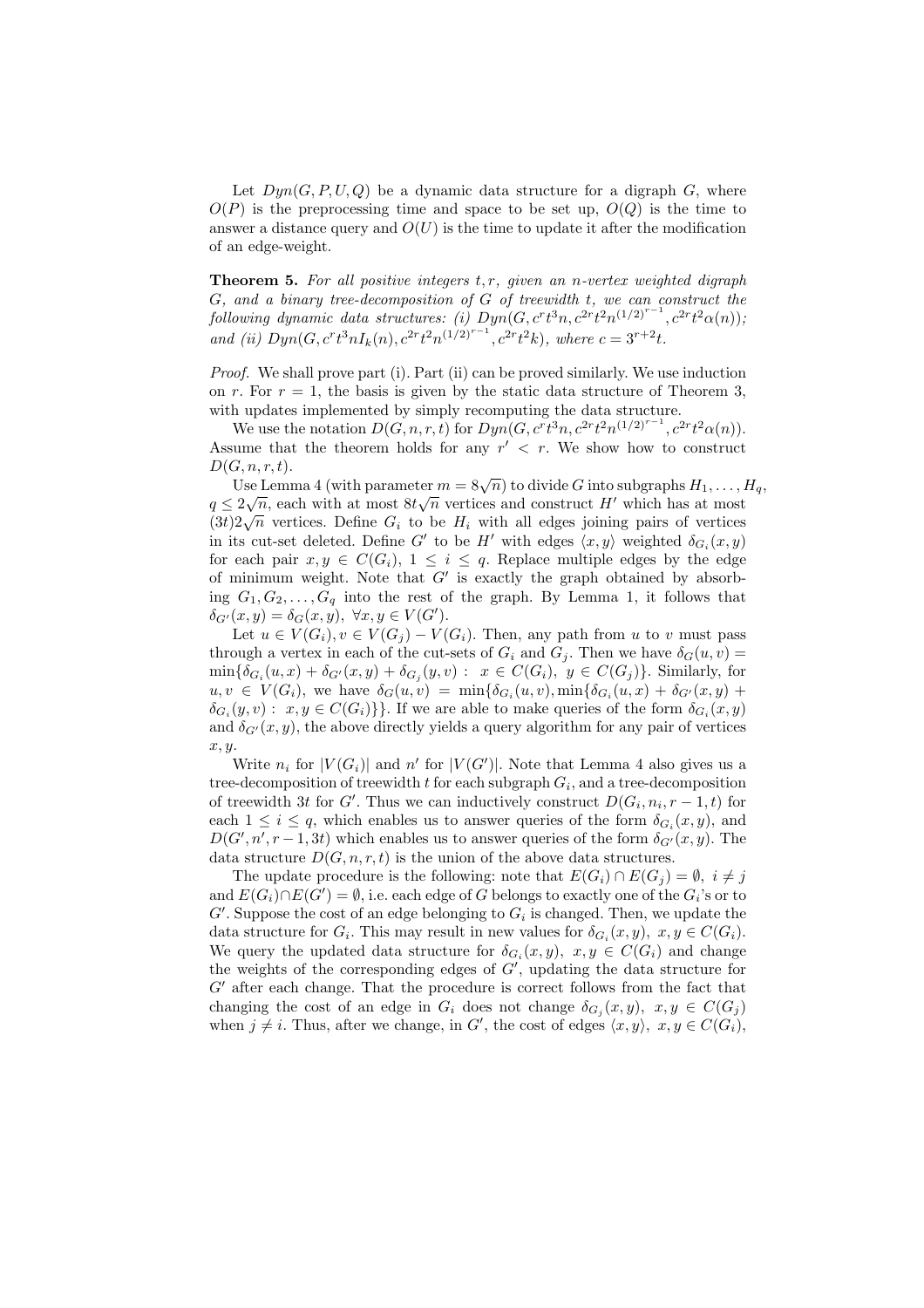we have  $\delta_{G'}(u, v) = \delta_G(u, v)$ ,  $u, v \in V(G')$ , again, by repeated applications of Lemma 1. After the last update, the data structure for  $G'$  yields correct distances in  $G$ , between vertices in  $V(G')$ . Now suppose we change the cost of an edge belonging to G'. Then the distances  $\delta_{G_i}(x, y)$  do not change. Thus, in this case, we simply update the data structure for  $G'$ . This completes the description of the preprocessing and update algorithms.

Let the time taken for preprocessing, querying and updating  $D(G, n, r, t)$  be  $P(r,t)n$ ,  $Q(r,t)\alpha(n)$  and  $U(r,t)n^{(1/2)^{r-1}}$ , respectively. Writing  $N = \max\{n_i$ :  $1 \leq i \leq q$ , we have the following recurrences:

$$
P(r,t)n \le t^4 n + \sum_{i=1}^q P(r-1,t)N + P(r-1,3t)n'
$$
  

$$
Q(r,t)\alpha(n) \le (3t)^2[2Q(r-1,t)\alpha(N) + Q(r-1,3t)\alpha(n')]
$$
  

$$
U(r,t)n^{(1/2)^{r-1}} \le U(r-1,t)N^{(1/2)^{r-2}} +
$$
  

$$
(3t)^2[Q(r-1,t)\alpha(N) + U(r-1,3t)(n')^{(1/2)^{r-2}}]
$$

The terms in the recurrence for  $P(r,t)n$  are for constructing the  $G_i$ 's and G using Lemma 4, for constructing  $D(G_i, n_i, r-1, t)$  for each  $G_i$  and for constructing  $D(G', n', r-1, 3t)$ . The terms in the recurrence for  $Q(r, t)\alpha(n)$  are for the two queries in  $G_i$  and  $G_j$  and for the query in  $G'$ , which have to be made for each pair of vertices, one in the cut-set of  $G_i$  and one of  $G_j$ . The terms in the update recurrence are for updating  $G_i$ , and then updating the edges in  $G'$ between vertices in the cut-set of  $G_i$ .

By construction,  $n', N \leq 8t\sqrt{n}$ . The sum of the number of vertices in each  $G_i$  cannot exceed the number of vertices in the initial tree decomposition, so  $_{i=1}^{q} n_i \leq 2tn$ . Making these substitutions in the above recurrences and estimating gives:

$$
P(r,t)n \le t^4 n + 2tnP(r-1,t) + 8t\sqrt{n}P(r-1,3t) \le 9tP(r-1,3t)n
$$
  
\n
$$
Q(r,t)\alpha(n) \le (3t)^2[2Q(r-1,t)\alpha(8t\sqrt{n}) + Q(r-1,3t)\alpha(8t\sqrt{n})]
$$
  
\n
$$
\le 3(3t)^2Q(r-1,3t)\alpha(n)
$$
  
\n
$$
U(r,t)n^{(1/2)^{r-1}} \le U(r-1,t)(8t\sqrt{n})^{(1/2)^{r-2}} + (3t)^2[Q(r-1,t)\alpha(8t\sqrt{n})
$$
  
\n
$$
+U(r-1,3t)(8t\sqrt{n})^{(1/2)^{r-2}}] \le (3t)^2 16tU(r-1,3t)n^{(1/2)^{r-1}}
$$

It is easily verified that the claimed bounds satisfy the recurrences above. Thus we can construct  $D(G, n, r, t)$ , completing the induction.

The next theorem follows directly from Fact 1 and Theorem 5 with  $r =$  $1 - \log \beta$ .

**Theorem 6.** Let  $k \geq 1$  be any constant integer and let  $0 < \beta < 1$  be any constant. Given an n-vertex weighted digraph G of constant treewidth, we can construct: (i)  $Dyn(G, n, n^{\beta}, \alpha(n))$ ; and (ii)  $Dyn(G, nI_k(n), n^{\beta}, k)$ .